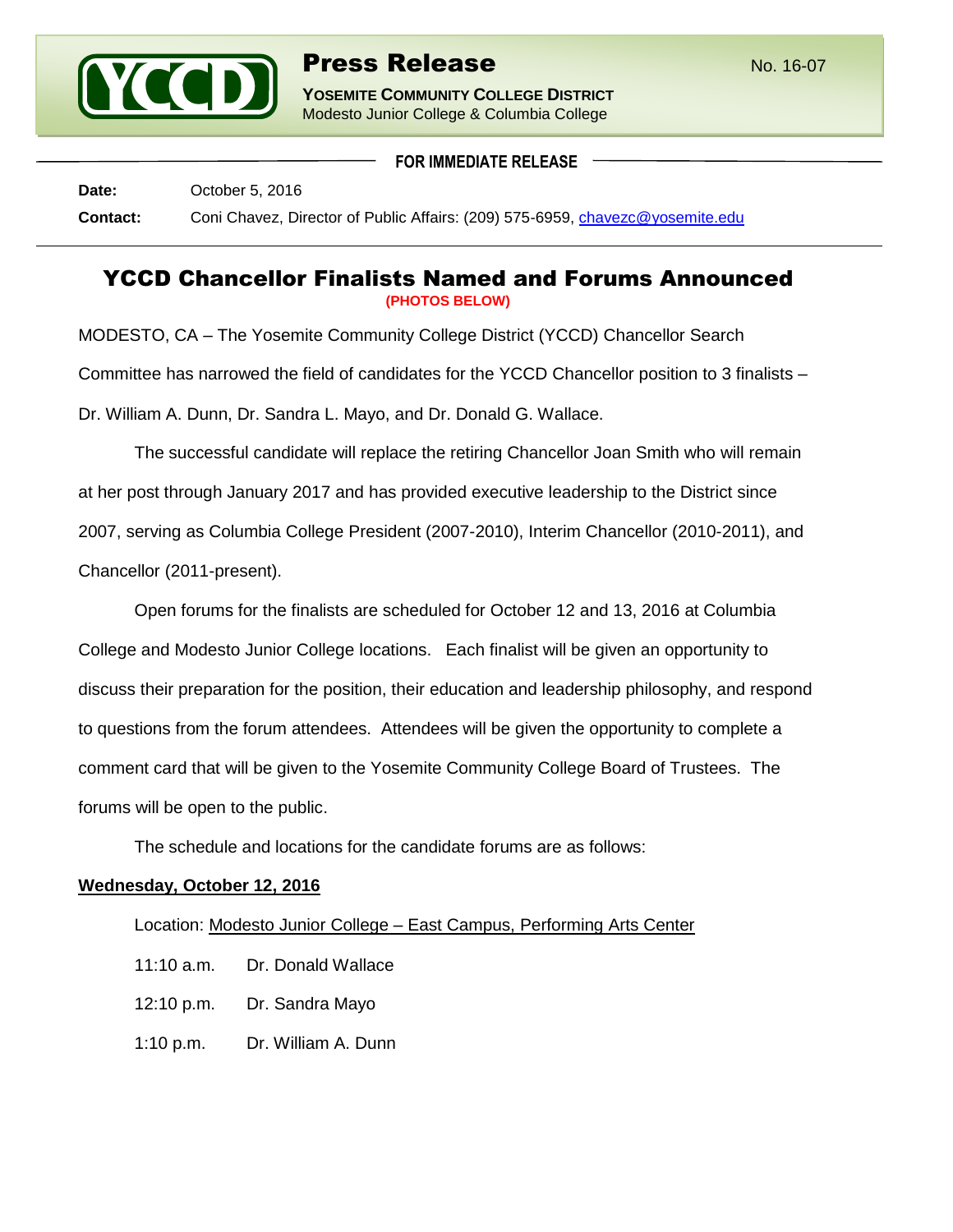### **Thursday, October 13, 2016**

#### Location: Columbia College, Dogwood Forum

- 10:00 a.m. Dr. Donald Wallace
- 11:00 a.m. Dr. Sandra Mayo
- 12:00 p.m. Dr. William A. Dunn

### **FINALIST PROFILES**

### **Dr. William A. Dunn**

#### **Education:**

- Ed.D. in Community College Educational Leadership, California State University, Fullerton, CA (2015)
- MPA in Public Administration, California State University, San Bernadino, CA (1993)
- BA in Architecture, California Polytechnic University, Pomona, CA (1983)

### **Professional Experience:**

- Chief Business Officer, Coast Community College District, Costa Mesa, CA (2010-present)
- Lecturer, Ed.D. Community College Leadership at California State University, Fullerton, CA, (2011-present)
- Vice Chancellor of Business Services, Foothill-De Anza Community College District, Los Altos Hills, CA (2007-2010)
- Vice President of Business Services, San Joaquin Delta Community College District, Stockton, CA (2002-2007)
- Director of Facilities Planning and Development, Los Angeles Community College District, Los Angeles, CA (1997-2002)

#### **Photo:**



**Dr. William A. Dunn**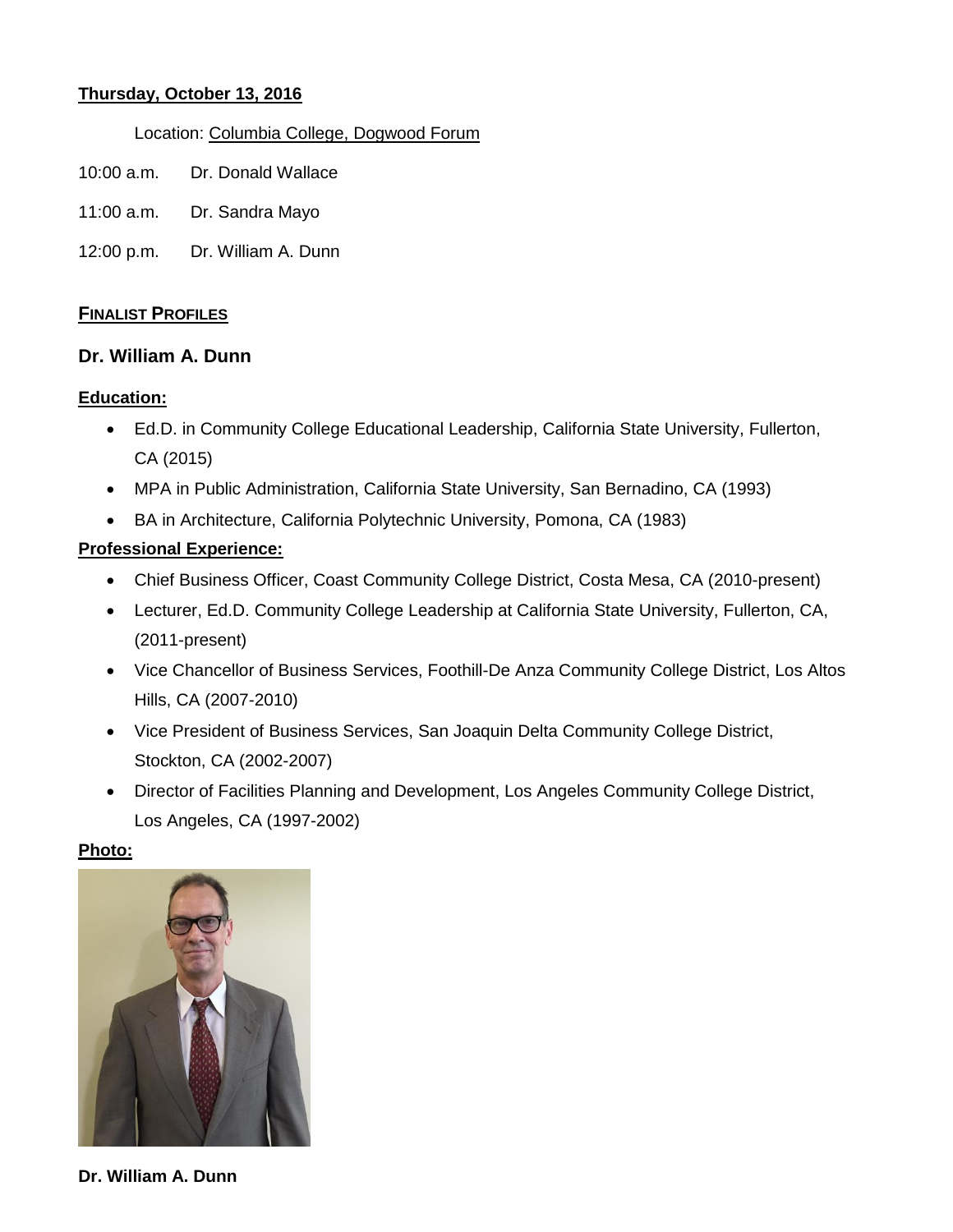# **Dr. Sandra L. Mayo**

## **Education:**

- Ed.D., University of Southern California Rossier School of Education, Los Angeles, CA (2005)
- MS in Applied Mathematics with Digital Systems Option, West Coast University, Irvine, CA (1980)
- BS in Mathematics with an Urban Studies Minor and Secondary Teaching Credential, University of California, Riverside, CA (1974)

## **Professional Experience:**

- President, Moreno Valley College, Moreno Valley, CA (2012-2016)
- Vice President of Academic Affairs, Los Angeles Valley College, Valley Glenn, CA (2007- 2012)
- Dean of Business, Mathematics and Sciences, Santiago Canyon College, Orange, CA (2002- 2007)
- Faculty Director, Los Angeles Valley College, Valley Glenn, CA (1997-2002)
- Mathematics Instructor, Los Angeles Mission College, Sylmar, CA (1987-1997) (adjunct 1987- 1992)

## **Photo:**



**Dr. Sandra L. Mayo**